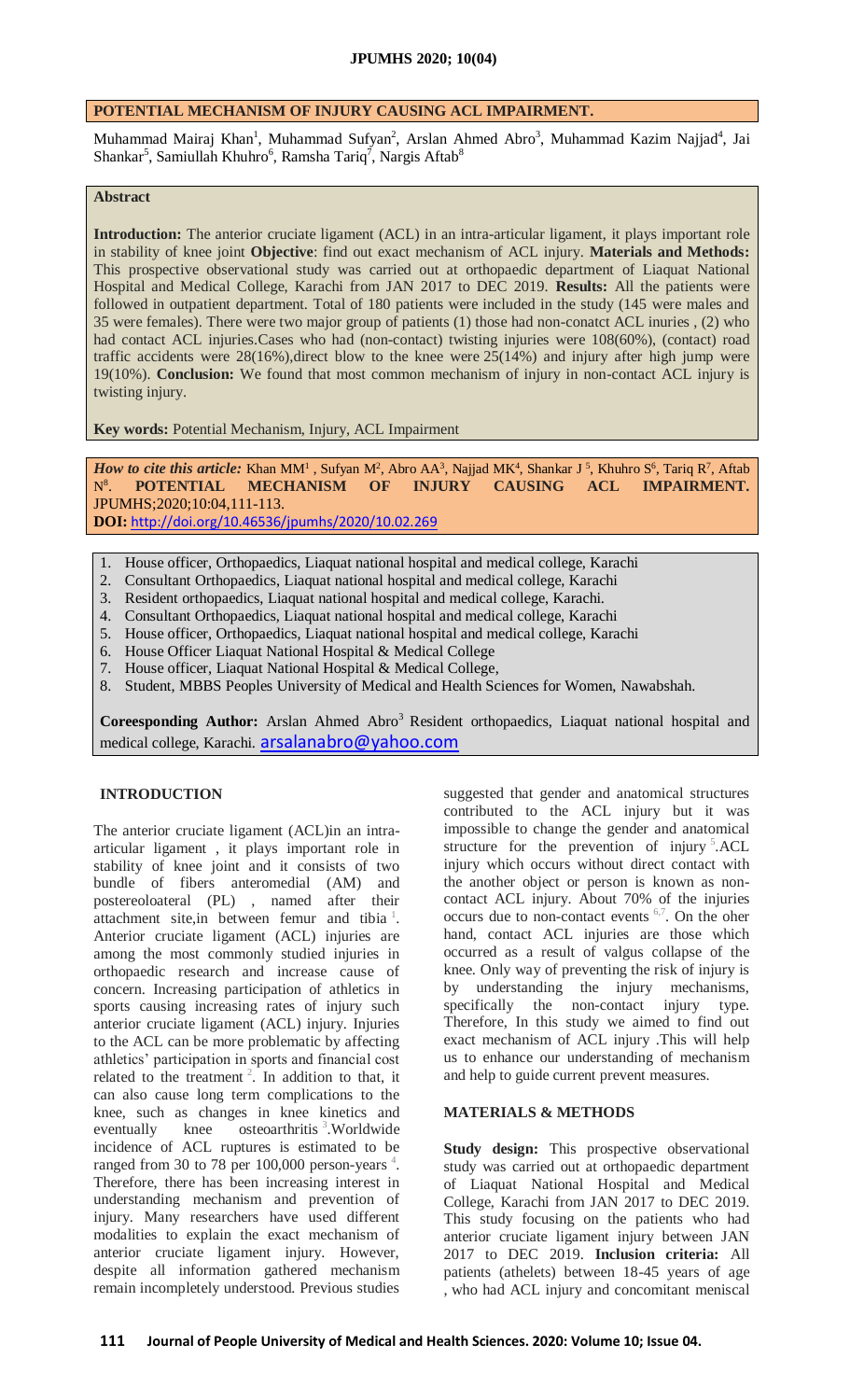injury along with medial collateral ligament injury with no previous bony injury were included in this study. **Exclusion criteria:** Patients under 18 years or greater than 45 years of age, with multiligamentous injuries, and involves revision ACL injuries, associated with bony, vascular and neurological injuries were not included in this study. **Sample size estimation:** There were no appropriate data to use for sample size estimation, our samle size is a resut of convenient data sampling based on our sample size .Total of 180 participants with an estimation of 75% males and 25% females were recruited. On the basis of this size for our convenience sample, our study was adequately powered with (80% power level) to detect minimum of 10% standard deviation. **Participants:** During the JAN 2017 to JUNE 2019, total of 180 patients who experienced ACL injury and presented in orthopaedic department at Liaquat National Hospital and Medical College. After those patients who met the above mentioned inclusion criteria were identified as successful participants for this study. **Measures:** A general questionnaire was asked to fill by the patients who presented at the orthopaedic department after having there ACL injury. Total of 180 patietns were followed under study, 145 men and 35 women, a response rate of 75%. All the patients had their ACL injury. All the subjects were diagnosed as having an ACL injury confirmed by magnetic resonance imaging and/or an arthroscopic procedure. **Procedure:** The general questionnaire used in

this study, which included the questions about grading the pain levels from 0 to 10, gender, preinjury acivity level ,mechanism of injury and activity at the time of the injury. We broadly catergorized the mechanism of injury in to two variables: 1.Contact injury 2.Non-contact injury, those further classified as 1.Direct blow to knee. 2. Road traffic accident 3.Twisting injury 4. Injury after high jump. **Data analysis:** We compared different mechanisms of injuries and analyzed the data .According to that we divided the groups in to two variables: 1.Contact injury 2.Non-contact injury, those further classified as 1.Direct blow to knee. 2. Road traffic accident 3.Twisting injury 4.Injury after high jump.

# **RESULTS:**

All the patients were followed in outpatient department. Total of 180 patients were included in the study (145 were males and 35 were females).Mean age of patients at the time of study was 25 years (ranges from 18 years to 45 years). We were able to summarize the data of these mechanisms. There were two major group of patients (1) those had non-conatct ACL inuries , (2) who had contact ACL injuries. Cases who had (non-contact) twisting injuries were 108(60%), (contact) road traffic accidents were  $28(16\%)$ , direct blow to the knee were  $25(14\%)$ and injury after high jump were 19(10%). as summarized in table *[1](https://www.cureus.com/publish/articles/39256-potential-mechanism-of-injury-causing-acl-impairment/preview#table-anchor-137853)*.

|                                             | $n = 180$                |
|---------------------------------------------|--------------------------|
| <b>Characteristics</b>                      | $N(\%)$ or mean $\pm$ SD |
| Male                                        | 145 (82.2%)              |
| Female                                      | 35 (19.4%)               |
| Age                                         | 25 (18-45 years)         |
| Mechanisms Of Injury                        |                          |
| Twisting injury (non-contact injury)        | $108(60\%)$              |
| Injury after high jump (Non-contact injury) | $19(10\%)$               |
| Road traffic accidents (contact injury)     | 28(16%)                  |
| Direct blow to knee (contact injury)        | 25(14%)<br>$\Omega$      |

## **DISCUSSION**

Anterior cruciate ligament plays an important role in stability of knee and has been an integral part of structural integrity of knee which consists of complex ligamentous anatomical structural of knee. It plays an vital role in providing stability to the knee during sports and various daily life activities, however injury to anterior cruciate ligament results in instability of the knee. The complete anterior cruciate ligament is most common injury results from unstable knee, therefore it is mandatory to understand the mechanism of injury. It is highly recommended to restore the knee stability for achieving better

prognosis. According to the Caborn et al  $8$  If ACL injuries remain un-addressed, it may lead to meniscal injuries. The main mechanisms of the non-contact ACL injuries were still unknown but studies showedthe involvement of multiple vectors of force on the knee, or multi-planar loading<sup>9</sup>[.](https://www.cureus.com/publish/articles/39256-potential-mechanism-of-injury-causing-acl-impairment/preview#references) Many Observational studies demonstrated that combination of valgus and twisting moments are the main culprits. In addition to that, many rotational forces cause more tension on ACL which leads to its injury  $1$ <sup>[11](https://www.cureus.com/publish/articles/39256-potential-mechanism-of-injury-causing-acl-impairment/preview#references)</sup>. To find mechanism of the ACL injury so difficult, because of multiplanar motion of the knee. In our study, we found that twisting injury cases were the most common in both the male and the female subjects in non-contact ACL injury cases.